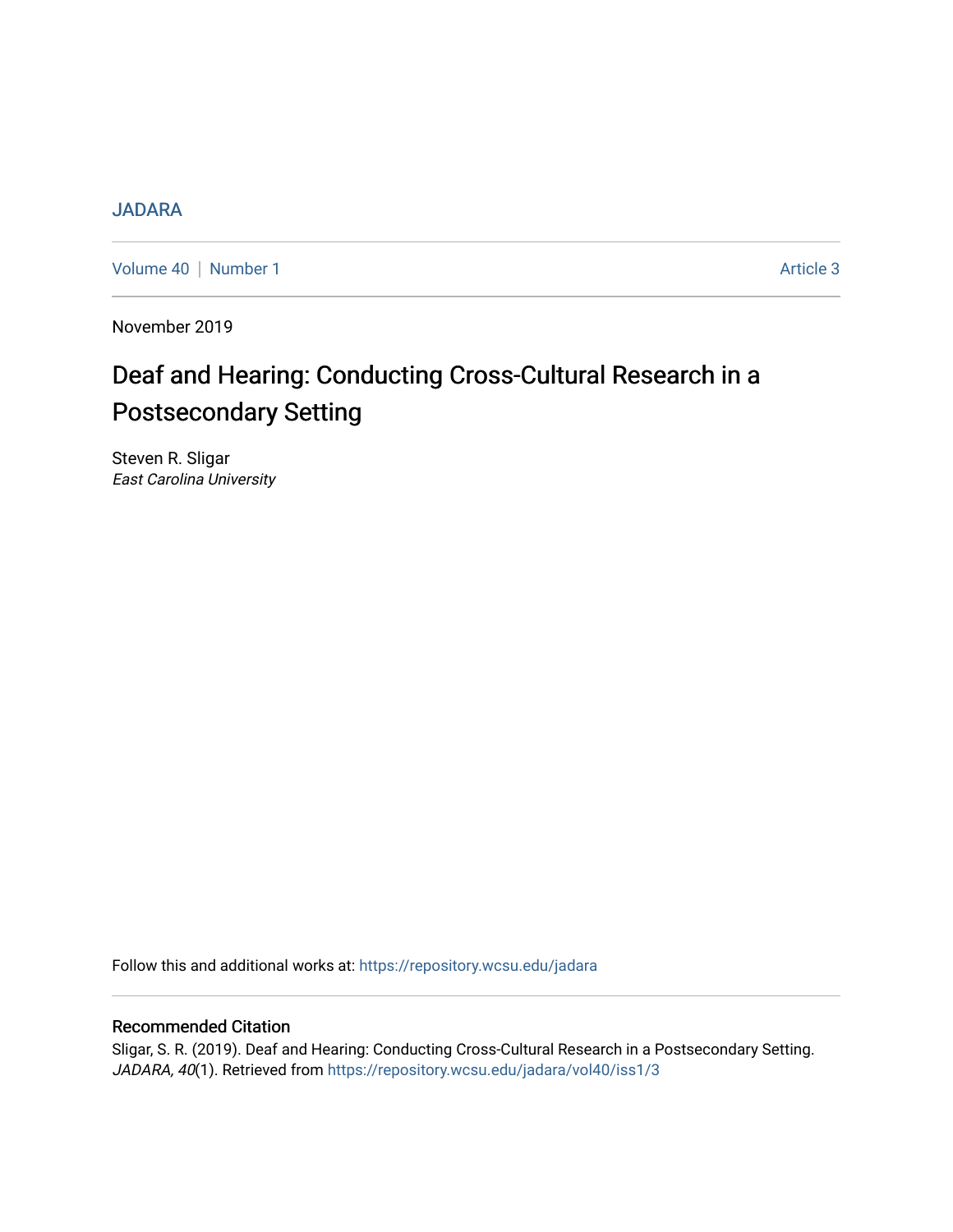### DEAF AND HEARING; CONDUCTING CROSS-CULTURAL RESEARCH IN A POSTSECONDARY SETTING

Steven R. Sligar, MA East Carolina University

Editor's Note: This article originally appeared in the Table of Contents of the JADARA Fall 2005 edition. Volume 39(1). Due to a printing error, the article was left out of that issue. The article is reprinted here.

#### Abstract

This paper describes cross-cultural research methods that were used in a case study of a community college in the Midwest. During the course of the research, the importance of applying cross-cultural research methods became apparent. Analysis of the research process resulted in a identification of three aspects of cross-cultural design. These are the cross cultural research guidelines applied to Deafness, the context of the study, and the conduct of the research. The results indicated that when the interests of people who were Deaf\* were considered, cross-cultural collaboration was possible, there was benefit to the Deaf culture and the mainstream, and professionals who were Deaf were recognized.

Creswell (Creswell, 1998) has described culture as an "abstraction, something that cannot be observed directly" and that is comprised of "behaviors, language and artifacts" (p. 245). In order to conduct research across cultures, it is important for researchers to recognize the dual influences of the researcher's culture and the culture to be examined, as well as the effects the research may have upon the culture in which the study is conducted. Additionally, the researcher must be ethical in the conduct of the study so that the potential risk of harm to the subjects is minimized (Maxwell, 1996). Cross-cultural research methods are used to examine "internal-proximal" constraints (e.g., personal values and beliefs) and "extemal-distal" constraints (e.g., social relationships) that are present across cultures (Bond, 1996). In recent years, cross-cultural research has grown in acceptance, as evidenced by textbooks (Lonner. W. J. & Malpass, 1994; Matsumoto, 2000; van de Vijver, 1997), the formation of the International Association for Cross-Cultural Psychology, and a handbook on this approach (Berry, 1997; Bond, 1996).

Pollard (Pollard, 1992) has argued that cross-cultural methods and practices should be applied when conducting research on deafness. To use cross-cultural research strategies, however, there must be acceptance of the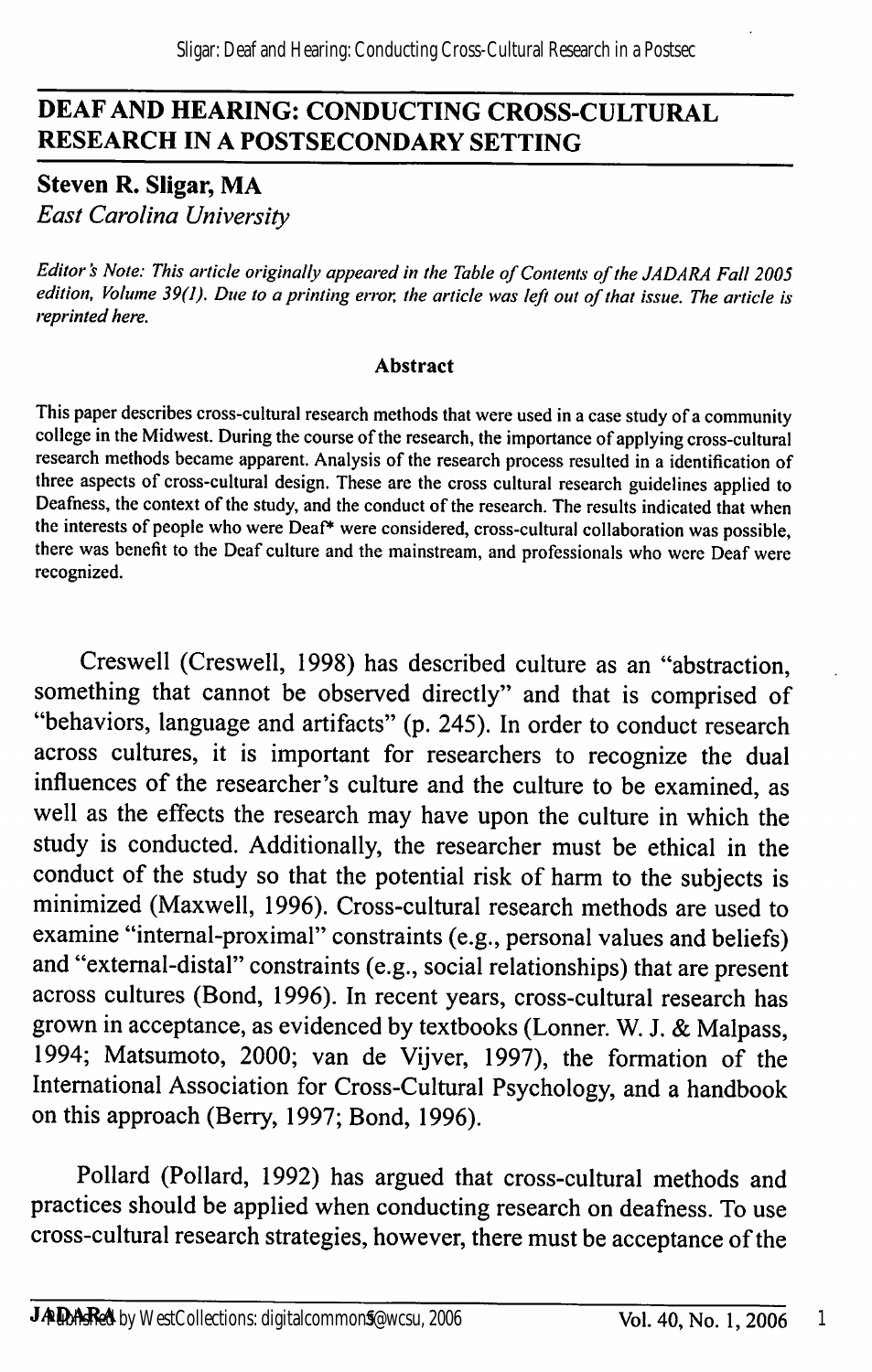existence of a Deaf<sup>1</sup> culture. The argument for a Deaf culture has been well articulated. There is a Deaf history (Gannon, 1980) and a deaf community, there are social organizations and shared experiences, social characteristics and language (Higgins, 1987; Wilcox, 1999). The concept of a Deaf culture is based on the notion that disability is socially constructed (Kroeger & Schuck, 1993); i.e., disability is defined by the relationship between the individual and the environment and is not a medical view of the loss of function. The environmental model of disability (Smart, 2001) includes Deaf culture. Membership in the Deaf culture is based on peer acceptance and not audiological diagnosis (Lane, 1993); that is, the individual chooses to self-identify as Deaf and has strong feelings of group identification (Woodward, 1982). The central argument for a Deaf culture rests on the use of American Sign Language (ASL) and the existence of other elements of any culture, such as cultural beliefs, values, rules for behavior, traditions, rituals and other attributes unique to a specific culture (Padden, 1989).

Pollard (1992) has pointed to "a gradient of cultural bearing" (p. 89) that places research on broad non-cultural issues, e.g., diseases of the ear at one end and cultural issues such as studies of ASL at the other. Most research will fall between these two extremes; the greater the cultural gradient, the greater the need for application of cross-cultural guidelines.

In a study (Sligar, 2002a) of the relationships of Deaf students. Deaf service providers and Deaf administrators with their hearing counterparts at a Midwestern community college and the institutional response to these relationships, it became apparent that the investigation was assuming a social/cultural perspective on deafness (Foster, 1996). Methods employed were interviews with representatives from each group and both formal and informal observations. Because the study had "identifiable but indirect implications for the deaf community" (Pollard, 1992, p. 88), the most ethical way to conduct the research was to use cross-cultural methods.

Pollard's (1992) and Foster's (1996) guidelines for the conduct of ethical cross-cultural research in Deafness were applied in the study. These guidelines were used to insure that the research corresponded to the priorities of the Deaf community and to ensure collaboration with Deaf people during the selection of the research methods; research development and progress review, and the dissemination of findings.

<sup>1</sup> The use of capitalized Deaf refers to people who are culturally Deaf and the lower case deaf refers to the audiological condition of deafness (Padden, 1989).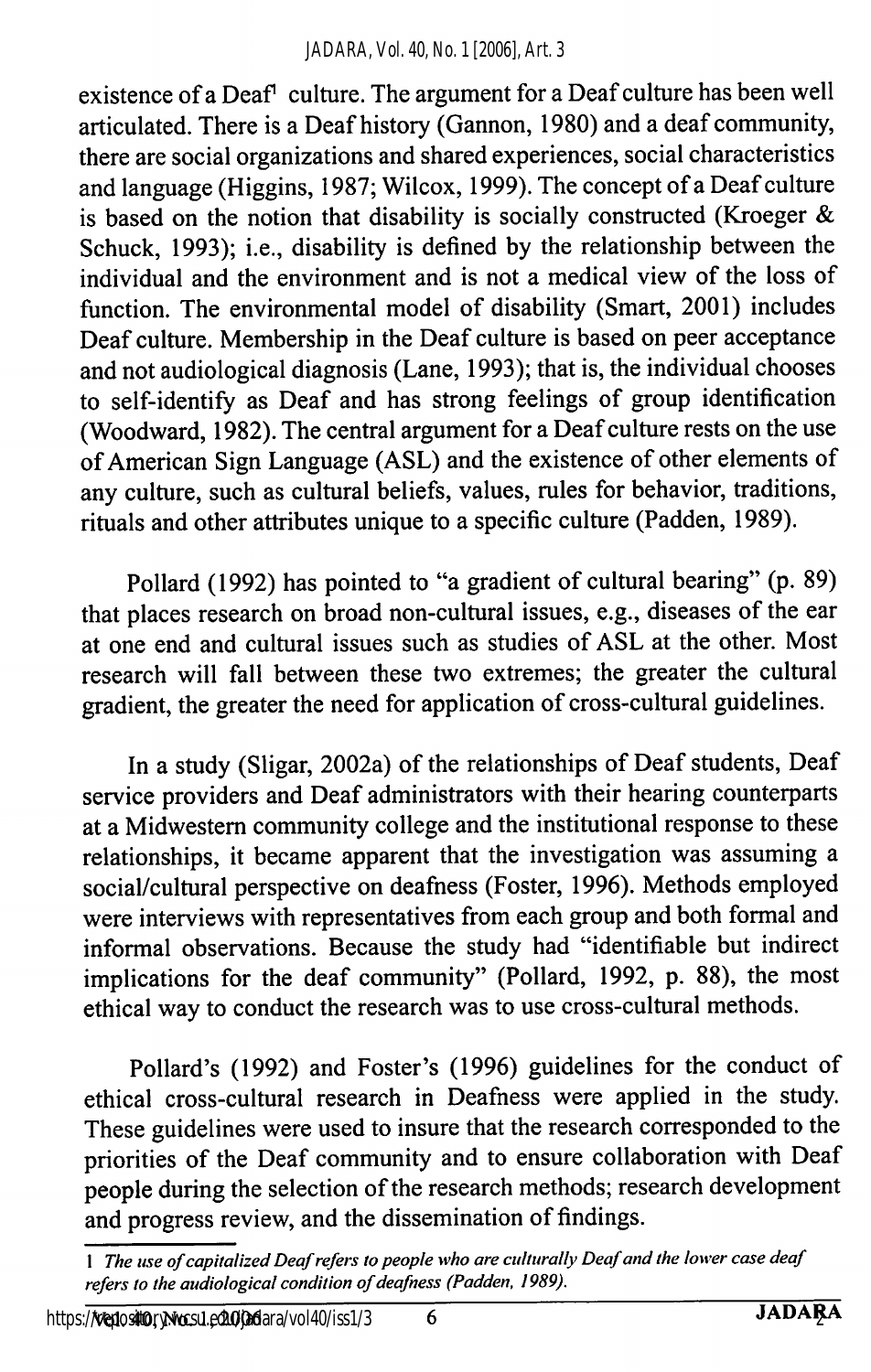## **Context**

The research site was a Midwestern community college, which was located in a suburb of a large metropolitan area. The site was purposefully chosen because it presented an opportunity to examine a mainstream institution with an established program designed to serve students who were deaf or hard of hearing. The college opened its doors in the Fall of 1967 and in 1972 began offering services to three students who were Deaf. By 2001, the college had 220 full-time and approximately 600 part-time faculty, and an Office of Disability Support Services (DSS). In 2002 the DSS had 11 full-time administrative and staff positions, 3 permanent part-time staff and 36-45 part time positions. The full-time DSS positions included a full time coordinator of Services for the Deaf/Hard of Hearing with a program assistant, staff interpreter, counselor, interpreter coordinator, linguistics specialist, and instructor/career specialist. Part-time positions included 12-15 sign language interpreters and 8-10 student note takers. During the fiscal year 1999-2000, DSS served 536 students with disabilities, which included 29 students who were deaf or hard of hearing.

## Conduct of the Research

#### Priorities of the Deaf Community

Given the existence of the Deaf culture within the mainstream institution, the researcher applied ethical cross-cultural guidelines. First, it was necessary to determine if the proposed research was aligned with the priorities of the Deaf community. The purpose of the study was to examine two issues of importance: access to postsecondary education and services that supported access. Both issues were in alignment with the goals of three national consumer organizations, the Association of Late Deafened Adults (ALDA), the National Association of the Deaf (NAD), and Self-Help for Hard of Hearing People (SHHH). All three groups advocate for opportunities for members to participate in postsecondary programs and for continuation of support services for access. This information can be found directly on the organizations' websites (www.alda.org, www.nad.org, www.shhh.org) or in their publications (AldaCon conference proceedings, NADmag and NADezine, and SHHH's Hearing Loss Journal). The goals are communicated indirectly through the advocacy work done by leaders and members.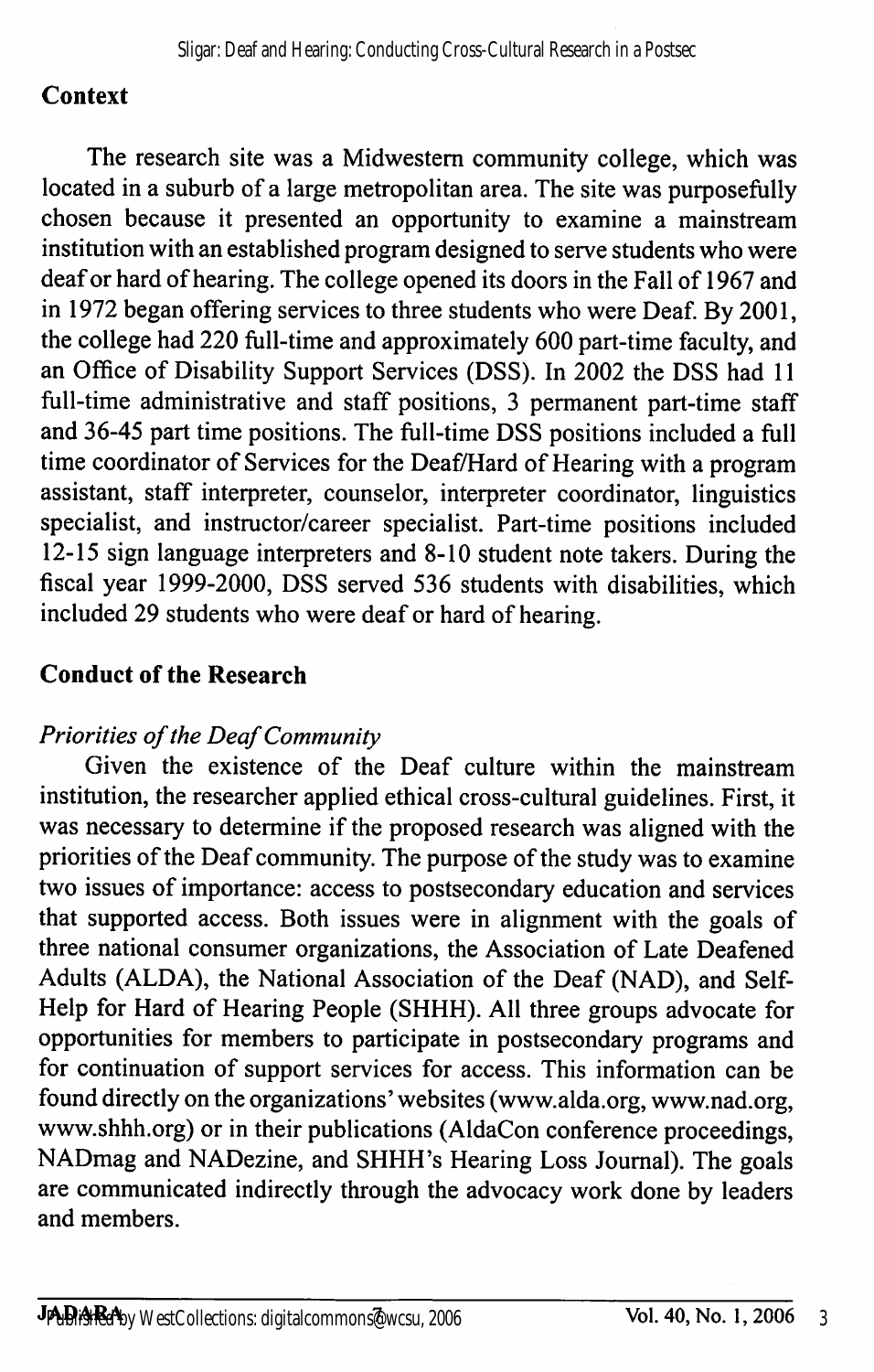One clear example is the support and involvement of these organizations and other consumer groups in the Postsecondary Education Program Network (PEPNet), a federally funded program. The mission of PEPNet is to improve postsecondary educational opportunities and access for persons who are deaf or hard of hearing through four regional outreach centers (PEPNet, 2001). One regional center is the Midwest Center for Postsecondary Outreach (MCPO), which serves the geographic region that includes the college. Representatives from the deaf community are included on advisory councils for each of the outreach centers.

### The Research Methods

In order to explore the ways in which organizational supports were developed and maintained, a qualitative approach was chosen (Maxwell, 1996). The college under examination was a system with clear boundaries, a case study research design that utilized participant interviews and document reviews was selected (Creswell, 1998; Yin, 1994). The case study design also provided a way to examine a unique phenomenon, i.e.. The college's history of services to students who were deaf or hard of hearing.

The college's DSS had strong links to professional service communities including a formal affiliation as an MCPO outreach site (MCPO, 1996). Through MCPO, the DSS improved its communication with the deaf community, which included both consumers and hearing and Deaf professionals, the MCPO Advisory Council (MCPO AC) and MCPO employees.

Administratively, the MCPO maintained a Coordinating Council (MCPO CC), which was comprised of outreach sites at Harper College in Palatine, IL, the University of Wisconsin-Milwaukee, the Center for Sight & Hearing in Rockford, IL and the home office at Saint Paul College—A Community and Technical College in St. Paul, MN. In the spring of 2000, the proposed research was submitted to the MCPO CC and the members provided review and feedback, which were incorporated in the design.

#### Ethical Issues

A main concern was confidentiality of the college's services and the participants, which included the appropriate way to obtain informed consent. The college was a recognized exemplary program with a history of sharing service delivery techniques and procedures. This was evidenced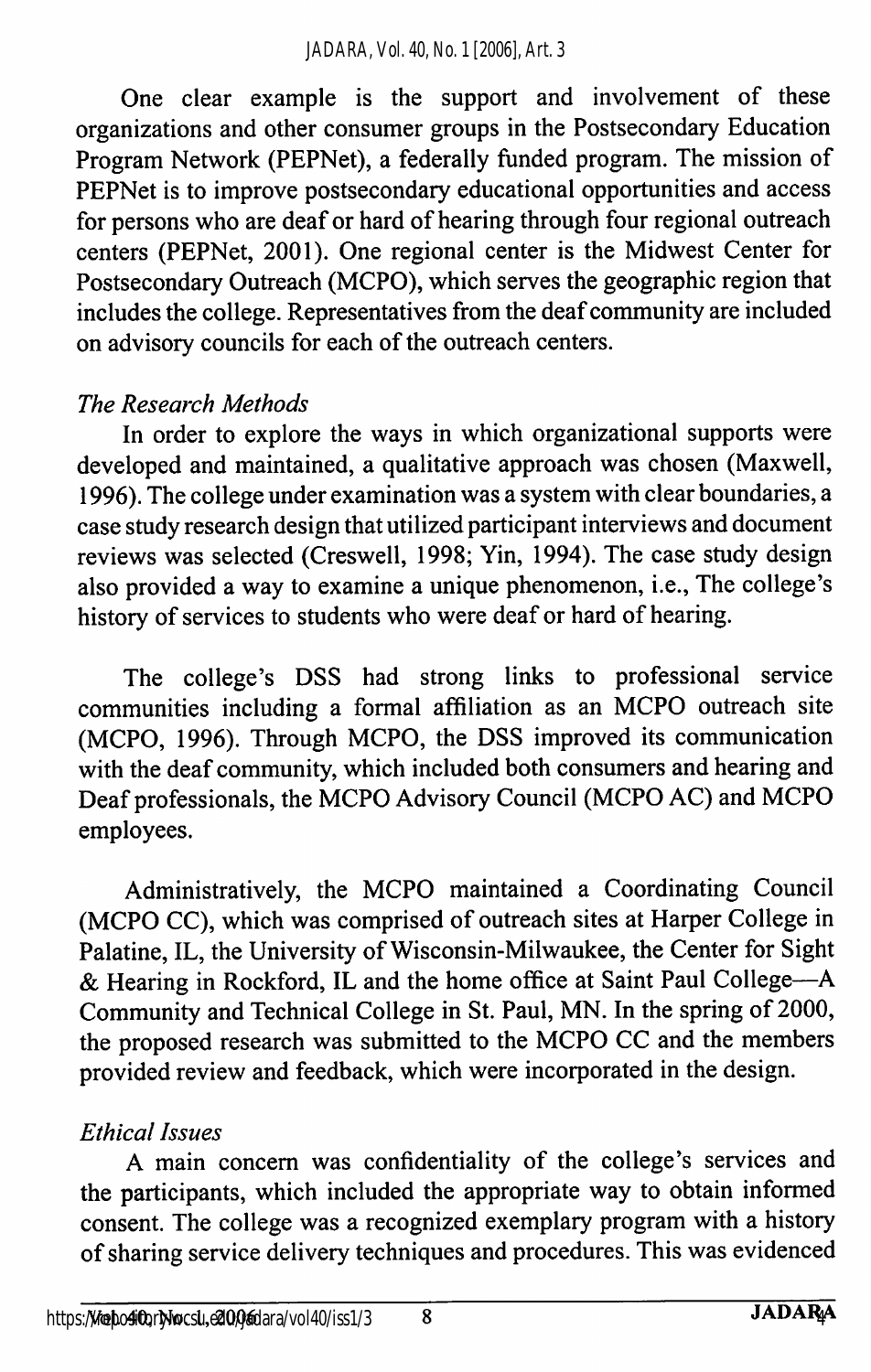by their selection and willing participation as a MCPO outreach site, which continued the college's high profile in the field. Therefore, risk was slight for the college. Confidentiality and informed consent of the participants were of greater concern. The primary threat to confidentiality was the translation of Deaf participant interviews from ASL to spoken English. The Deaf community was a small one and there was only a limited pool of interpreters who were competent to provide sign to voice interpretation of the videotaped interviews. In order to ensure confidentiality, an interpreter with a Level 5 rating in Illinois, which indicates the interpreter is proficient or highly skilled (CAIRS, undated) was used. This professional was also bound by the interpreter's code of ethics. As a final precaution, an interpreter was selected who had never worked for the college or any of the participants. Informed consent of participants was obtained via a written form, which was also explained in sign language by the researcher. All of the Deaf participants were college graduates who were able to read and understand the form without difficulty.

#### Interviews

In qualitative research, the researcher serves as the primary instrument (Merriam & Simpson, 1995) and thus poses a potential threat to the trustworthiness of the data due to acknowledged or unintentional bias (Maxwell, 1996). Peer debriefings and member checks and a research journal with audit trail were used to reduce bias and insure trustworthiness of the data and analysis. Cross-cultural guidelines in deafness suggest that the researcher must demonstrate knowledge of deafness, including personal, social, medical and cultural aspects, and the researcher must be fluent in ASL (Foster, 1996). The researcher had over 30 years in deafness, and experience providing numerous program consultations to develop services for persons who were deaf or hard of hearing and association with many Deaf people as colleagues, co-workers and friends.

The researcher was a hearing person whose first language was spoken English. However, the researcher had taken classes in ASL, studied the grammatical features of ASL, and participated in the Sign Communication Proficiency Interview (SCPI) with a rating of Advanced. In addition, the researcher had previously interviewed hundreds of Deaf people about their careers and employment settings.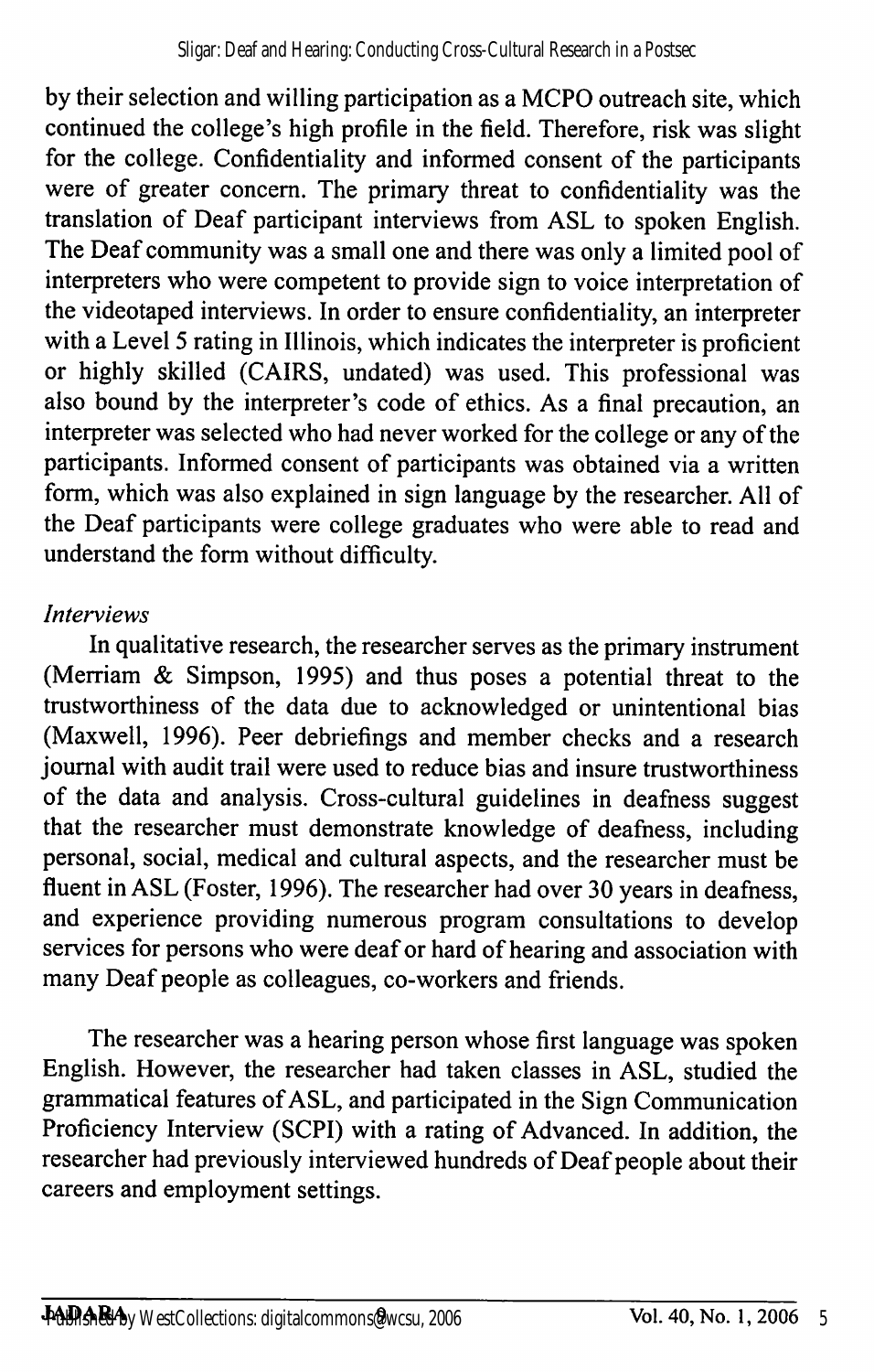The primary source of data was through individual interviews with 17 participants; of these, four were Deaf and one was hard of hearing. All of the interviews followed a semi-structured format and were recorded. After transcription, the interview was returned to the participant for review and opportunity to clarify points or add information. For participants who could hear and understand English, the interviews were recorded on a microcassette. For participants who used ASL, the interviews were videotaped to ensure permanence of the interview (Bottorff, 1994) and to make sure there was time to analyze the signs to ensure accurate translation. Schuchman (Schuchman, 1993) designed a protocol to videotape persons who are Deaf in which there is a recorder placed behind the interviewer, facing the participant. He also suggested that the interviewer be recorded as well, but due to technical problems with this study the protocol was modified to record only the Deaf participant. In order to ensure that interviewer questions and comments were included, the interviewer used simultaneous voice and sign for short questions or statements and verbal summaries for longer statements.

To ensure accuracy of translation, both the researcher and the professional interpreter viewed the interviews. The interpreter voiced the Deaf participant's statements into the microcassette. When disagreement on a sign occurred, the videotape was stopped and discussed until consensus was reached. Initially, discussions centered on sign names of people, buildings and classes that were unique to the college. One source of possible error was the fact that the interpreter was not from a postsecondary background. Thus, the sign for a person who helps others to leam was voiced as "teacher", when participants referenced "instructor" or "professor". The audiotapes were transcribed and then the researcher compared the transcription with the voice recording and compared it a second time against the videotape to ensure accuracy of both the interpretation and transcription.

#### Progress Review

At each of three MCPO CC meetings, the research was on the agenda with both formal progress reports as well as informal opportunities to discuss the research with colleagues. Additionally, MCPO AC members were formally apprised of the research through written communication and informally through individual contacts with the researcher. Deaf professionals who were not directly linked with the college or the study served as advisors on deafness related issues. In order to maintain perspective, two peer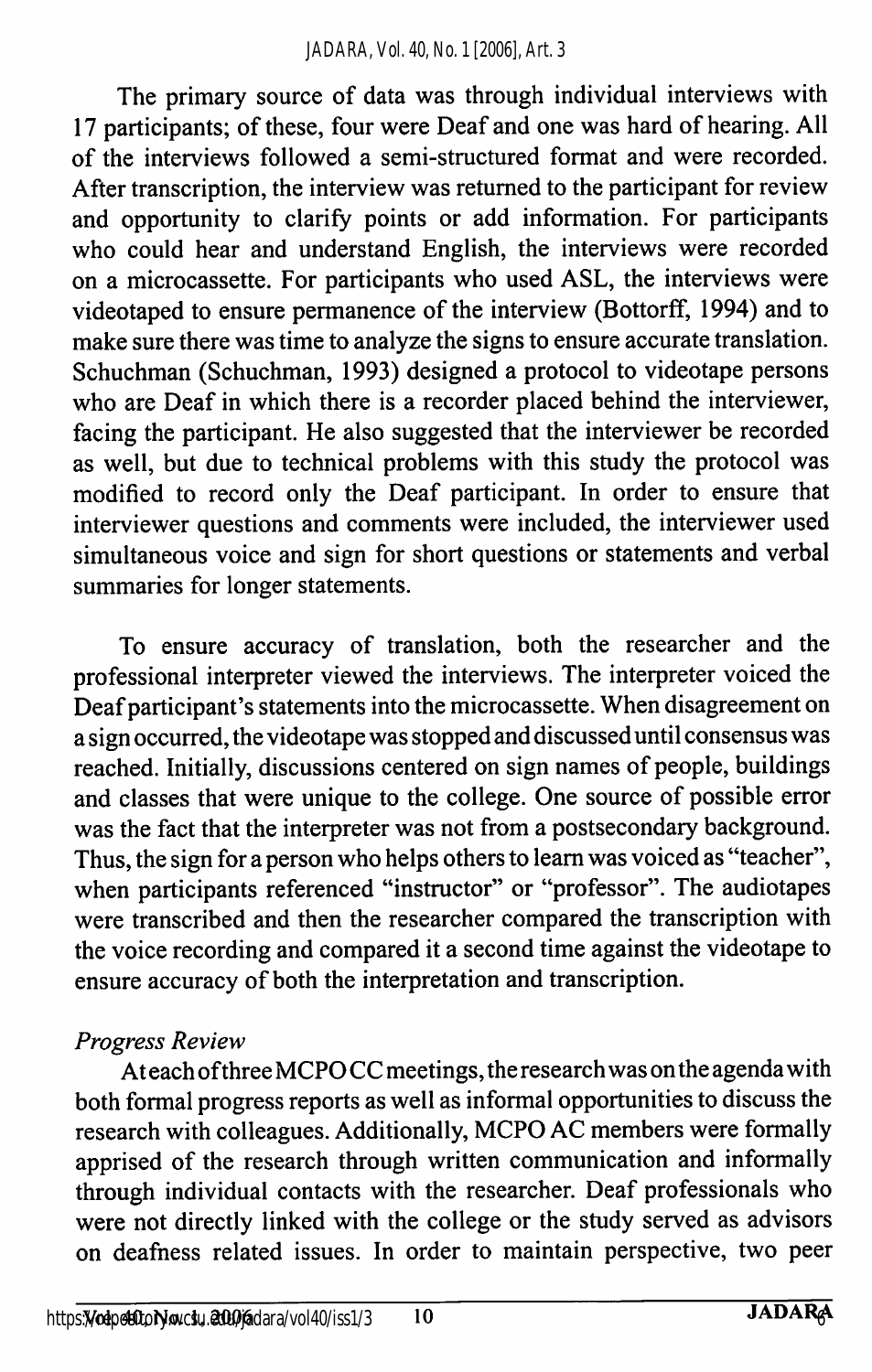reviewers who were not members of the Deaf community also participated (Pollard, 1992). Both were hearing researchers with deafness backgrounds. They provided comments on the importance of maintaining a bicultural perspective. One was also a qualitative researcher who provided feedback on the technical aspects of conducting a qualitative study. Peer debriefings (Creswell, 1998) were also provided by the MCPO AC.

During data collection and analysis, the research was presented at two national conferences (PEPNet, 2000 and ADARA, 2001) and one regional conference (Southeast Regional Institute on Deafness, 2000). The ADARA 2001 poster session was presented with a Deaf professional who was from the college and an MCPO colleague. These presentations provided hearing and Deaf professionals with opportunities to critique the research and make suggestions for change.

Specific input was sought on ways to ensure that the research was a fit with the Deaf community's priorities; comments were requested on appropriateness and other areas for possible inclusion in the study. Most of the feedback was an affirmation of the fit of the topic with Deaf community priorities, the research method and the importance of the study to deafness. Suggestions were received to disseminate the findings to service providers both in the mainstream and deafness communities to enhance and broaden services. Administrators were also suggested as a target group for dissemination to develop further services and gamer support for specialized programs for persons who are deaf or hard of hearing in their host institutions.

# Dissemination of Results

Since the completion of the study in April 2002, the results have been presented at the following conferences or training programs: The National American Adult and Continuing Education Conference (AAACE), November 2002; The National Association for Higher Education and Disability (AHEAD), July 2003; The Biannual PEPNet Conference, April 2002 and 2004; ADARA, May 2003; Post-employment Training Program-Deafness (PET-D), June 2002 & 2003; and The Missouri Deafness and Rehabilitation Association (MoDARA), November 2002. These particular venues were selected because of the research fit with the mission of the organizations, i.e., mainstream postsecondary education (AAACE), mainstream disability service providers (AHEAD), hearing and Deaf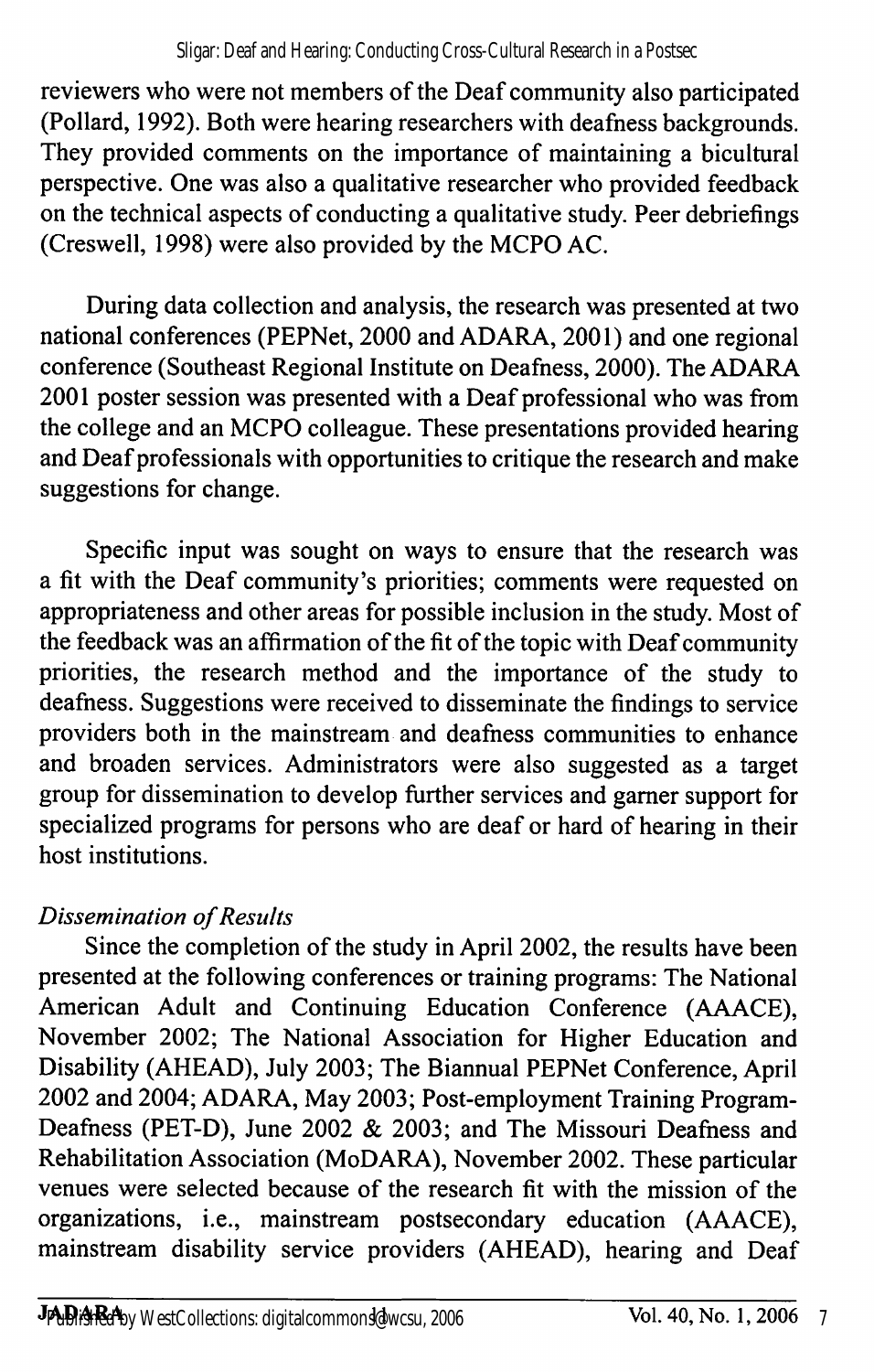postsecondary service providers (PEPNet and special interest group in ADARA), national training program for administrators of deafness programs (PET-D) and grassroots Deaf professionals (MoDARA). The results were published in the 2002 PEPNet conference proceedings (Sligar, 2002b).

### Results and Implications

This study applied cross-cultural guidelines in order to minimize risks to and increase the possibility of benefits for the Deaf community. Community representatives were included in the design, data collection, analysis, and dissemination phases of the research. The application of cross-cultural guidelines helped in several areas. For example.

- The interests of Deaf people were considered because the topic was  $\bullet$ specifically related to Deafness.
- The study demonstrated that cross-cultural collaboration was possible  $\bullet$ if the researcher took the time and effort to include and listen to Deaf people.
- New knowledge was generated to benefit Deaf people specifically and  $\bullet$ mainstream service providers in general.
- Professionals who are Deaf were recognized and included. These Deaf  $\bullet$ professionals served as the representatives of the Deaf culture and as participants.
- Results were disseminated to targeted groups.

Future research should include a Deaf person as co-investigator. This would serve not only to embed the interest of the community within the research but also to facilitate development of an emerging scholar in the conduct of research.

The need to define and refine ethical guidelines for the conduct of cross-cultural research is on-going. More researchers need to incorporate these ethical principles in the design of research and then reflect upon the importance, utility and degree of success of the design. Finally, research conducted within the Deaf culture needs to seek ways to ensure involvement of Deaf people to build a strong research agenda and empower Deaf people through involvement in the design of the research.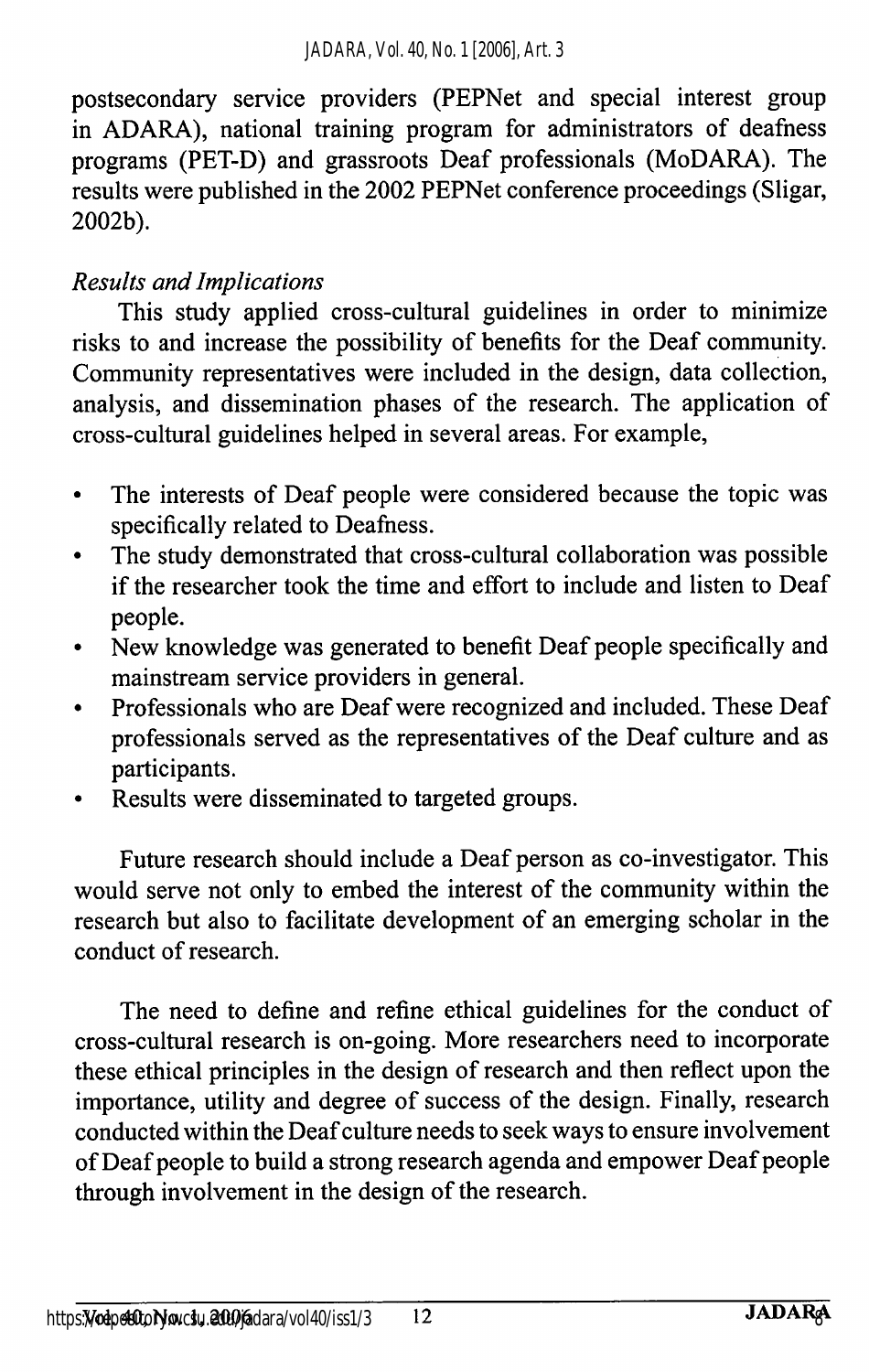Steven R. Sligar, MA (252) 328-4454 Voice<br>Department of Rehab. Studies (252) 328-0725 Fax Department of Rehab. Studies (252) 328-0725 F<br>School of Allied Health Sciences sligars@ecu.edu School of Allied Health Sciences East Carolina University Greenville, NC 27858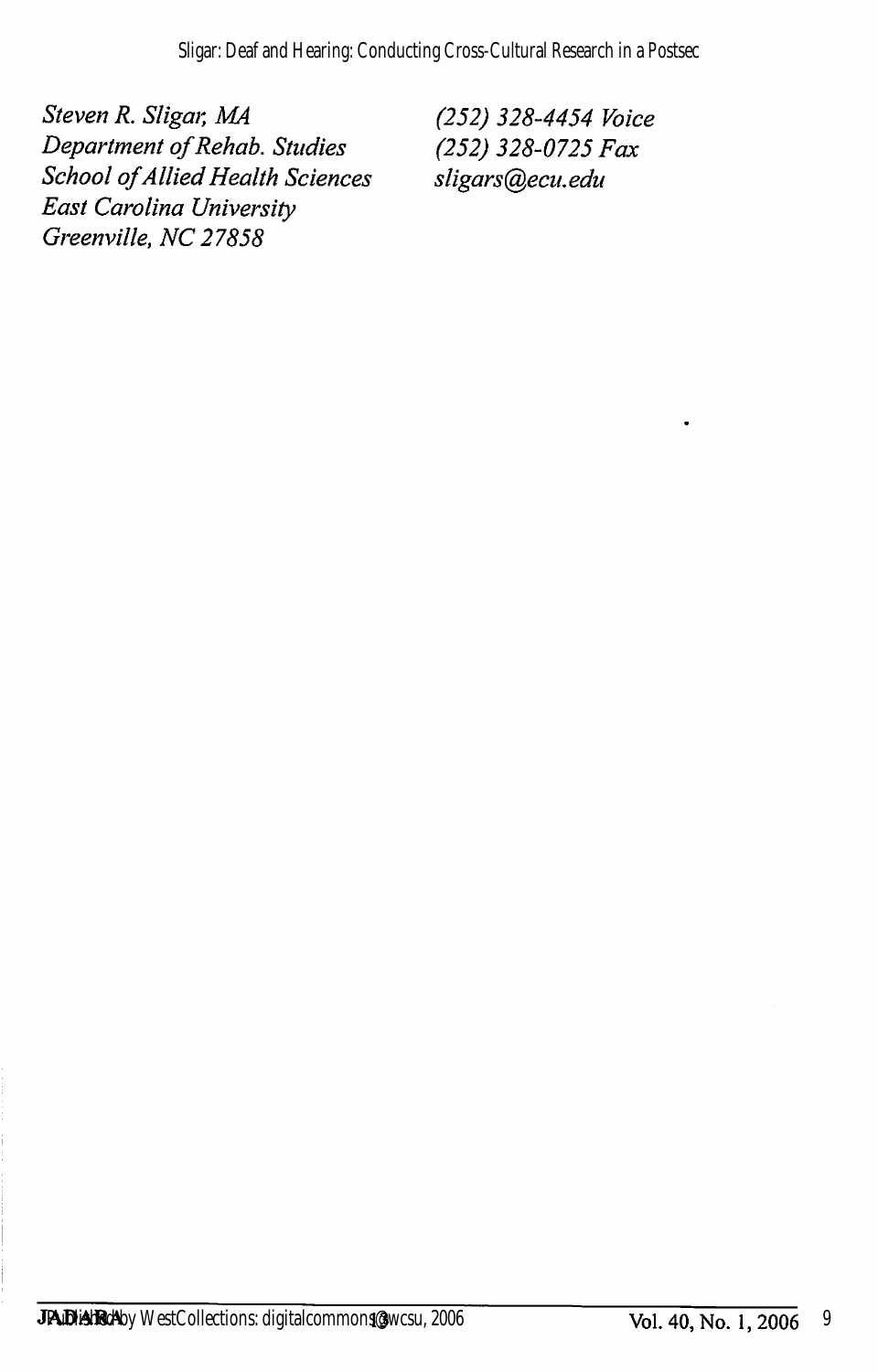#### References

Berry, J. W., Dasen, RR., Saraswathi, T.S., Poortinga, Y.H., & Pandey, J. (Ed.). (1997). Handbook of cross-cultural psychology, volume 2: Basic processes and human development. Boston. MA: Allyn & Bacon.

Bond, M. H. S., P.B. (1996). Cross-cultural social and organizational psychology. Annual Review of Psychology, 47, 205-235.

Bottorff, J. (1994). Using videotaped recordings in qualitative research. In J. M. Morse (Ed.), Critical Issues in Qualitative Research Methods (pp. 244-261). Thousand Oaks, CA: Sage Publications.

CAIRS. (undated). Interpreter skills assessment screening (pp. 2). Chicago, IL: Chicago Area Interpreter Referral Service.

Creswell, J. W. (1998). Qualitative inquiry and research design: Choosing among five traditions. Thousand Oaks, CA: Sage Publications.

Foster, S. (1996). Doing research in deafness: Some considerations and strategies. In P. C. Higgins & J. E. Nash (Eds.), Understanding Deafness Socially: Continuities in Research and Theory (Second Edition ed., pp. 3- 20). Springfield, IL: Charles C. Thomas.

Gannon, J. (1980). Deaf heritage: A narrative history of deaf America. Silver Spring, MD: National Association of the Deaf.

Higgins, P. C. (1987). The deaf community. In P. C. Higgins & J. E. Nash (Eds.), Understanding Deafness Socially (pp. 151-170). Springfield, IL: Charles C. Thomas.

Kroeger, S., & Schuck, J. (1993). Moving ahead: Issues recommendations, and conclusions. New Directions for Student Services, 64, 103-110.

Lane, H. (1993). Constructions of deafhess. In M. D. Garretson (Ed.), Deafness 1993-2013: A Deaf American Monograph (pp. 73-82). Silver Springs, MD: National Association of the Deaf.

Lonner. W. J. & Malpass, R. S. (1994). Psychology and culture. Needham Heights, MA: Allyn and Bacon.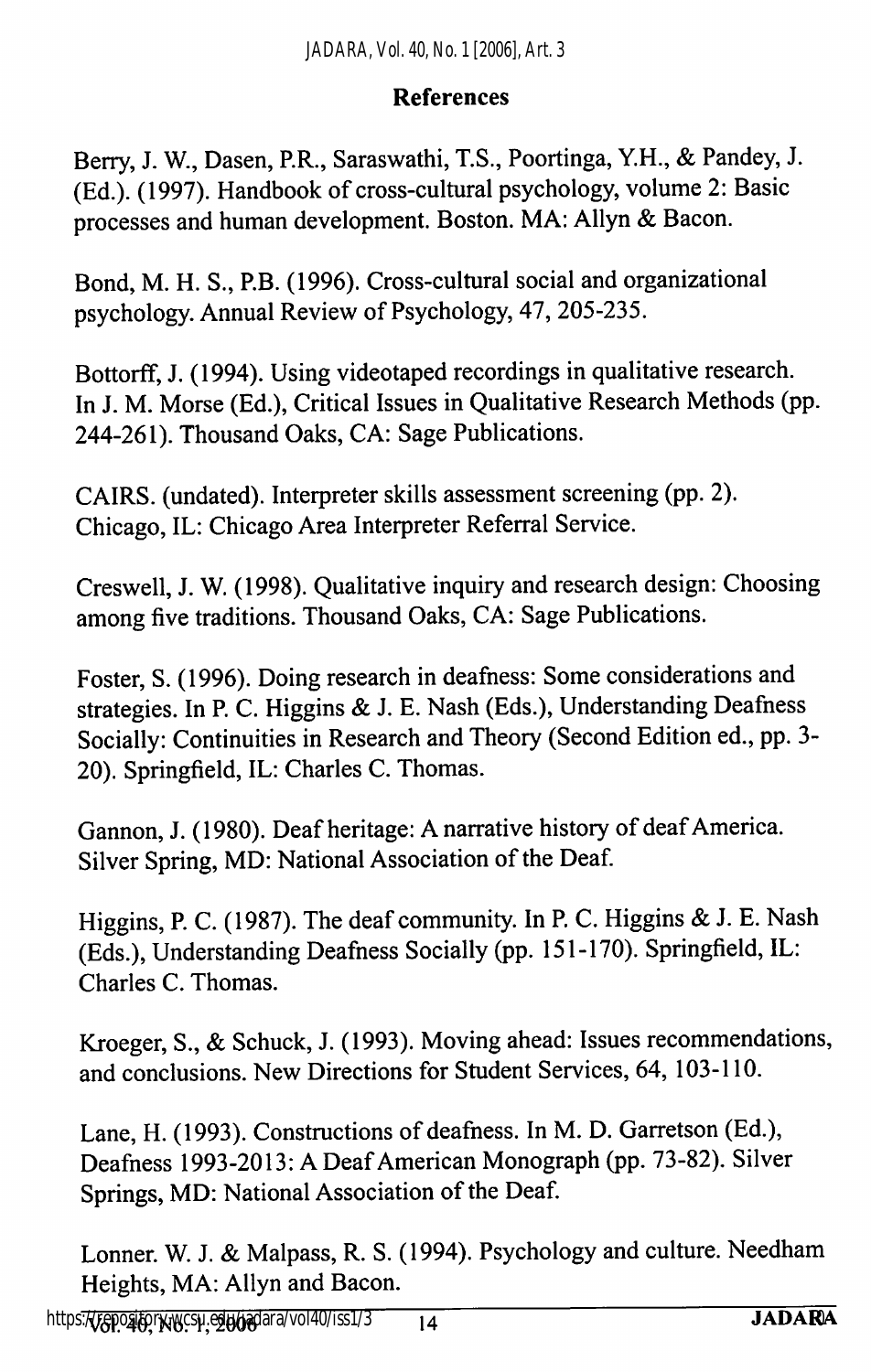Matsumoto, D. (Ed.). (2000). The handbook of culture and psychology (2 ed. Vol. 2005). New York: Oxford University Press.

Maxwell, J. A. (1996). Qualitative research design: An interactive approach (Vol. 41). Thousand Oaks, CA: Sage Publications.

MCPO. (1996). Midwest Center for Postsecondary Outreach home page. Retrieved July 6, 2005,2005, from http://www.pepnet.org/

Merriam, S., & Simpson, E. L. (1995). Guide to research for educators and trainers of adults (Second ed.). Malabar, FL: Krieger Publishing Company.

Padden, C. (1989). The deaf community and the culture of deaf people. In S. Wilcox (Ed.), American Deaf Culture: An Anthology (pp. 1-16). Burtonsville, MD: Linstok Press.

PEPNet. (2001). Postsecondary Education Programs Network. Retrieved 08/29/2001, 2001, from http://www.pepnet.org

Pollard, R. Q. (1992). Cross-cultural ethics in the conduct of deafness research. Rehabilitation Psychology, 37(2), 87-101.

Schuchman, J. S. (1993). Oral history and deaf heritage. In R. Fischer & H. Lane (Eds.), Looking Back: A Reader on the History of Deaf Communities and Their Sign Languages (Vol. 20, pp. 515-532). Hamburg: Signum Press.

Sligar, S. R. (2002a). Reconceptualizing the development and maintenance of support services for college students who are deaf or hard of hearing. Unpublished Doctoral Dissertation, Northern Illinois University, DeKalb, IL.

Sligar, S. R. (2002b, April). Seventeen voices, one purpose: Services for students who are deaf or hard of hearing. Paper presented at the Postsecondary Education Program Network, Kansas City, MO.

Smart, J. (2001). Disability, society, and the individual. Gathersburg, MD: Aspen Publishers, Inc.